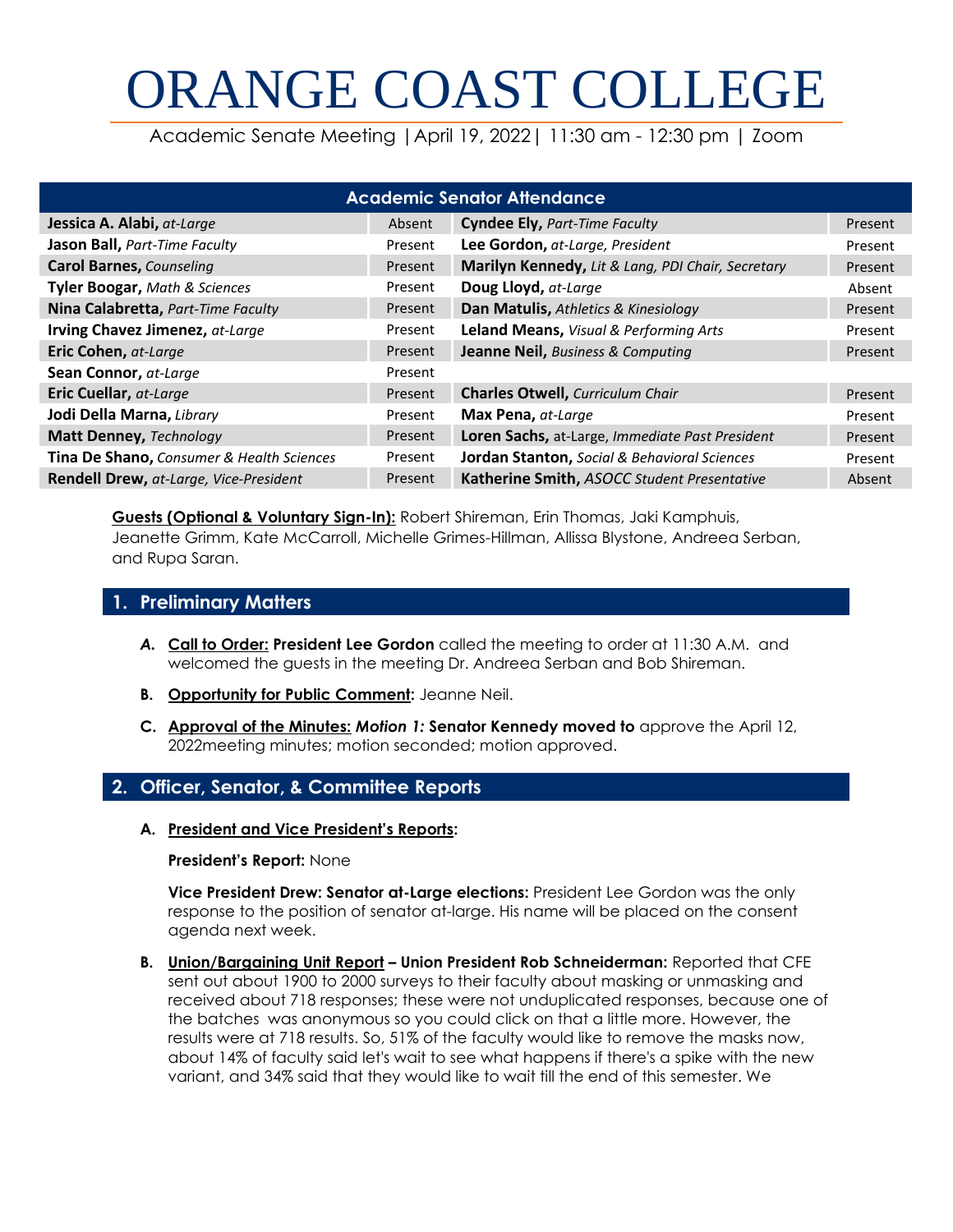reported that to management and we're sharing that with the three senates as it is pretty much split 50/50 whether or not.

- **C. Diversity, Equity, Inclusiveness, and Accessibility Initiatives – Vice President Drew:**  Thanked Professor Hanlon for being so diligent in working together, making the presentations for the DEIA Plan not just for Academic Senate but also for the IMC. It is a pleasure to work with her as part of the President's Task Force. He also thanked IMC cochairs, Eric Cuellar and Nathan Jensen for being so open and allowing presentations like that come to the IMC.
- **D. District Board Policies and Administrative Procedures (BPAP) Committee Report – Senator Kennedy:**

Announced that the **AP/BP: Certification of Freedom from Tuberculosis** policy is being moved into **AP/BP 7330: Communicable Diseases** due to title V language changes. The **AP 7370: Political Activity** policy language is being moved to the **BP 7370: Political Activity,** as per district legal counsel. The **AP 4010: Academic Calendar**, **AP/BP: Program, Curriculum and Course Development**, **BP 4225: Course Repetition and Repeatability**, **AP 4227: Repeatable Course**, and **AP 4230: Grading and Academic Record Symbols** policies have changes related to competency-based modular education due to the contract granted to Coastline college from the Chancellor's Office from the state for competency-based education. Vice Chancellor Serban will talk about the background and details about that.

**President Gordon** asked the Senate for unanimous consent to move directly to the topic of Competency Based Education (CBE).

## **3. Unfinished Business**

**A. Competency Based Education (CBE) –** Vice Chancellor Andreea Serban, Coastline Faculty Lead for CBE Erin Thomas, Director of Higher Education Excellence at the Century Foundation Bob Shireman:

**Vice Chancellor Dr. Andreea Serban:** In November 2020, the California Community Colleges Board of Governors (BOG) approved changes in Title V regulations to allow for competency-based education direct assessment. Competency-based education is a modality of instruction in California Community colleges. As a result, a number of Title V sections have been developed. There is a section under [Article 6.] 55 to 78, a sequence of regulations that define various aspects of competency-based education. There is still much left that one would need to define locally.

After the approval of these changes on December 3, 2020, the State Chancellor's Office announced the availability of a grant to support the implementation of directassessment competency-based education degree programs. In order to apply for that grant, the interested colleges had to get approval from their Boards of Trustees. In the January 2021 CCCD board meeting, Coastline was approved to apply for this grant and subsequently Coastline was selected and is one of eight colleges statewide who are now part of the pilot project. They are working to develop competency-based education degree programs under the existing Title V but also working to develop certain things that Title V leaves vague.

Competency-based education, conceptually, is that students need to achieve a baseline level of mastery in defined competencies. Mastery is demonstrated to a variety of assessments that faculty develop. It is not seat-time anymore in the traditional sense. It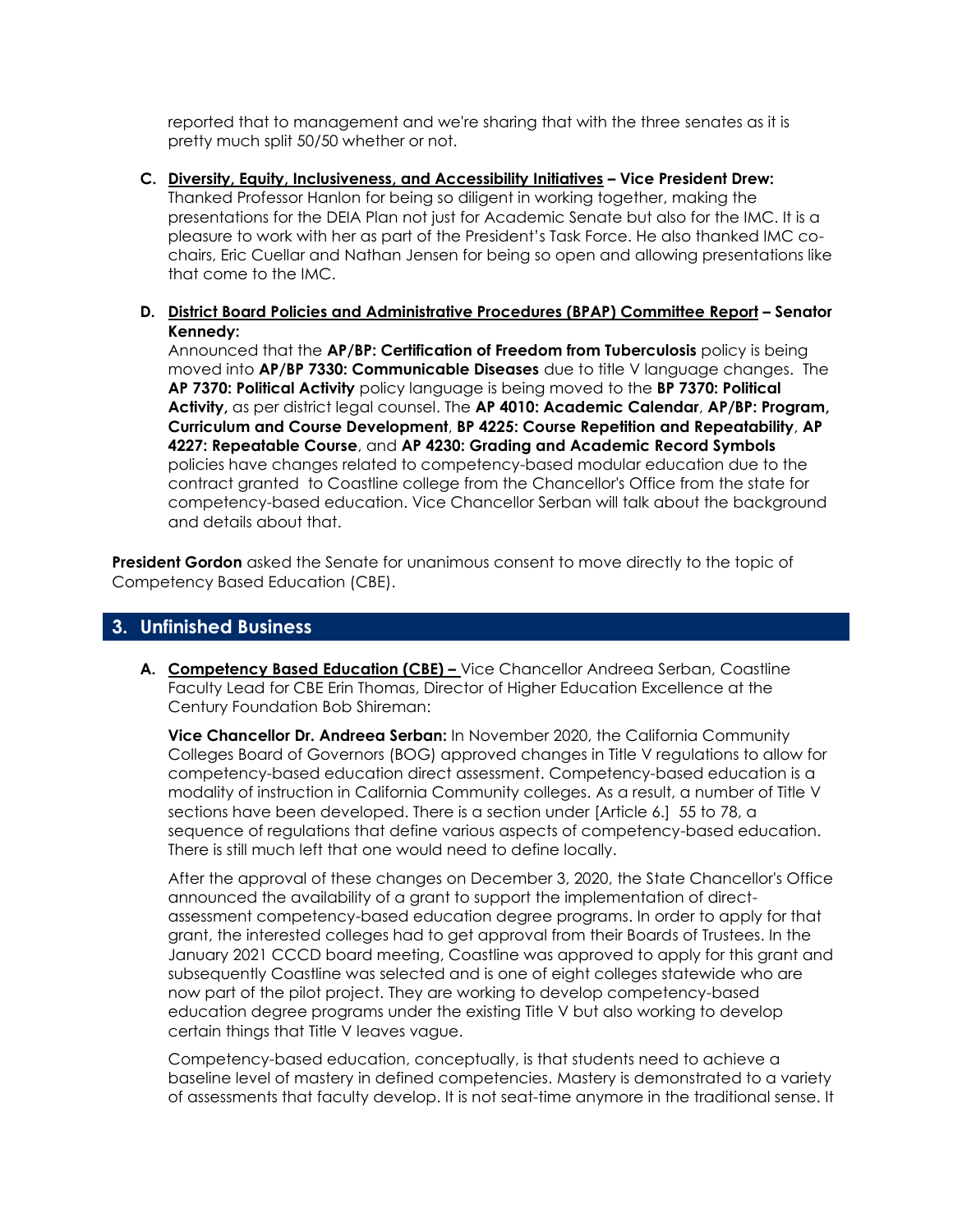is learning supported by faculty and staff, but not at all in the traditional sense. Competency-based education, the direct assessment competency-based education, is eligible for federal financial aid which is critical because that will allow students who will be part of this programs to get financial aid. Competency-based education is not based on the traditional academic terms of credit hours but based on assessments of mastery in certain areas by demonstrating their respective competencies defined by faculty. They are like student learning outcomes, and the student will need to demonstrate through a variety of assessments that faculty develop.

There are a variety of things that Title V leaves in the air. Coastline and the other seven colleges are working to define how credit-hour equivalency and faculty load will be calculated as well as how they will end up claiming apportionment. That is the work that is being done as part of the implementation; however, there is a bound time set for certain deliverables. Coastline needs to put certain things together to submit to ACCJC to have the competency-based education degrees that they are developing, accredited. One of the requirements, in order to be accredited, is to demonstrate that applicable board policies and administrative procedures have been updated to incorporate the respective Title V regulations so CCCD can actually offer those kinds of programs in the district, so we are revising a number of BPs and APs that are relevant to this particular topic. We have had first and second readings at the BPAP [District Board Policies and Administrative Procedures] subcommittee; a third reading will be on April 29.

Under Chapter 4, Academic Affairs, some of the BPs had no revisions. The ones with revisions were revised to incorporate language from the respective Title V sections for each of the respective topics. They will bring those to the April 29 BPAP meeting where the subcommittee would need to approve the revisions so that Coastline has the necessary policies in time to submit to the ACCJC. Coastline has a group of about forty faculty who have been working diligently on the key aspects of this since January 2021. As of March 16, 2022, they selected the Management A.S. to transform to a competency-based model degree. They have talked to many higher education institutions across the country which have/had competency-based education degrees for decades, such as Brandman and others. There is also a national competency-based education network that provides support and training to any college or university interested in developing such a program.

**President Gordon:** Is it correct to say that board policies and administrative procedures that would be adopted for this purpose will be binding on Orange Coast College, as well as Coastline College?

**Vice Chancellor Serban:** Binding only in the sense that if Orange Coast College at some point decides it want to go to a competency-based education program, then those particular Title V sections will be incorporated, and they will apply. Otherwise, they really do not have any impact on OCC because it does not have a competency-based education program and are not working on one.

**Bob Shireman, Director of Higher Education Excellence at the Century Foundation, First Deputy Undersecretary of Education in the Obama administration, and who also previously worked in the US Senate and the Clinton administration on education policy:**  Competency-based education has been around a long time. On the positive side, it has been a way of expressing frustration with the credit-hour system, very time bound, etc., and the idea that that is too inflexible and that there should be greater flexibility. On the negative side, it is viewed by some as a way that learning can be boiled down to very minimalistic items as if instead of actually having students come to class and have rich discussions and engage in all of the things that make for a very high-quality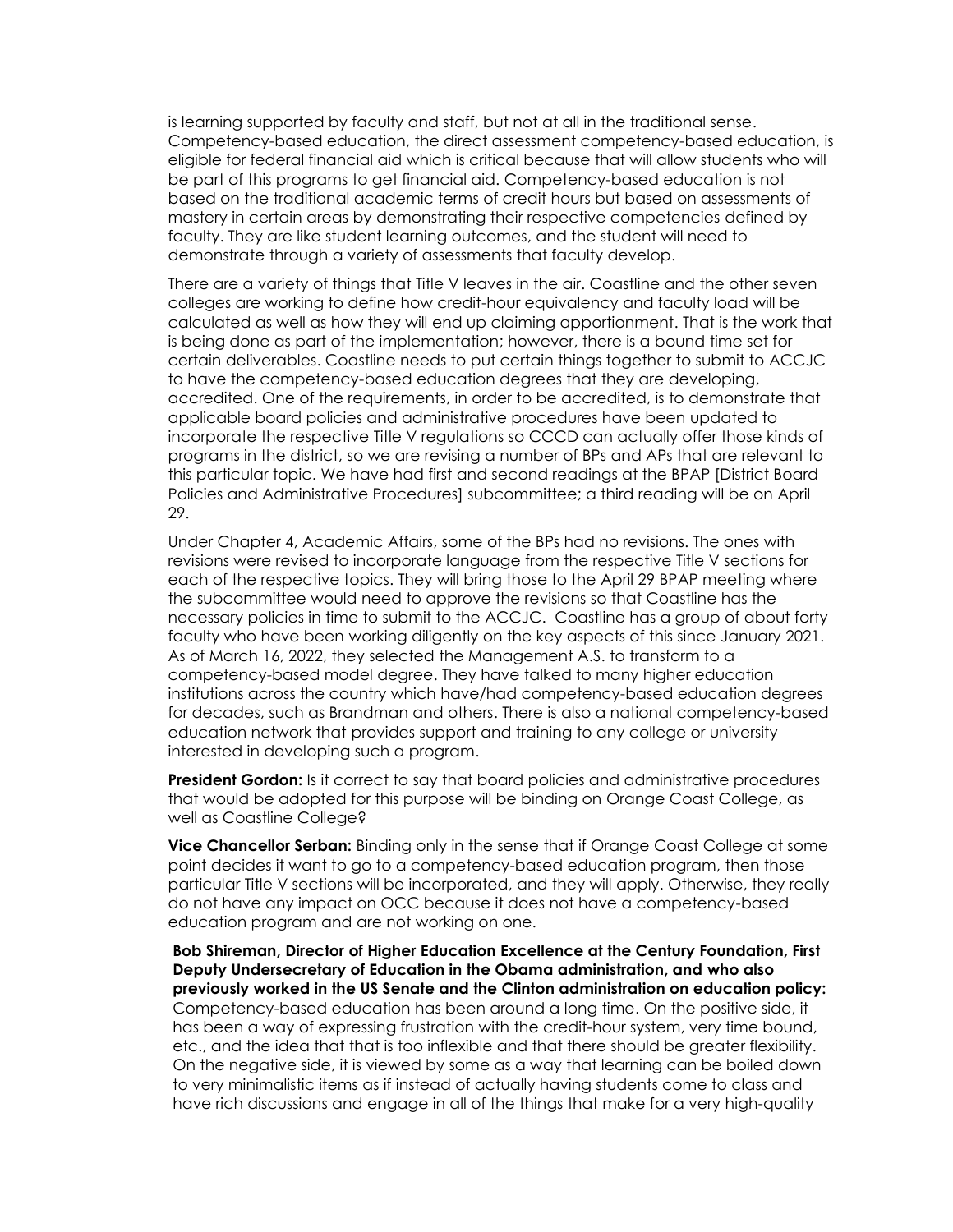education. If you just told people to take the quizzes and submit a paper or two that would make up what the what the education supposedly is. We know that would not really inspire and create the successes that we want from colleges. A lot of what has happened around CBE has been related to the fact that federal financial aid can be used to pay for tuition or for a student's time, a substitute for earnings to be able to engage in the learning. You cannot just use financial aid to pay tuition to a college for someone to take an assessment, so they are trying to create a space where supposedly there is teaching and learning going on. It is not just a test. It is not just the prior learning assessment, which you cannot get federal financial aid for. It is richer than that. it is like an education where people are attending class, etc. The federal definition of credit hour is broad enough that it allows for competency-based type education without having to have this whole separate creation. However, we do have this, and the question is, Is it creating the kind of rich learning that we want a California community college education to represent? Or is it dumbing down education to checking boxes and taking low-level assessments that do not really bring about the learning that we would want?

**President Gordon:** Last week the CFE Executive Director and CFE President spoke on this topic; they talked about the idea of de-skilling. They had a couple of points. One, they indicated that this is often used by for-profit institutions or by institutions that are more driven by the bottom line. Second, they spoke about the idea of deskilling and McDonald's. The way that McDonald's takes the complexity of food preparation and deskills it, boils down, to a simple series of repetitive tasks. Does this marginalize the faculty in terms of their traditional roles, which is the concern of the faculty senate?

**Bob Shireman:** It depends on how it is done. My preference would be for it to be done through the regular, credited-hour approach. However, there may be reasons why it cannot be done there. Faculty members do ask their students to demonstrate mastery of competency. That is what a teacher does, and it is strange to pretend that we need to have something else where they asked that to happen. Maybe there is an opportunity here as I have not looked at Title V. What is the instructor role in doing what is the equivalent of an assessment of instruction, assessment and discussion in the competency-based approach? Since I have not yet looked at the regulations to understand how that is being fashioned, maybe there is a way of accomplishing that. I would want, at least in something like this, there to be a genuine pilot in the sense of really analyzing the question of what gets missed in something that is designed that does not have traditional instruction approach.

#### **Professor Erin Thomas, Coastline Faculty Lead for Competency-Based Education**:

Clarified that this is an additional learning modality for students and not designed to replace any current educational delivery models we have today. We will still have students that wish to come to class, and they will still have students who wish to take online courses, but prefer a structure of due dates every week, etc. This is really an additional modality to deliver education to help address the fact that we have 6.8 million Californians who do not have any kind of a degree. This is an option for students who have difficulty accessing a structured educational modality. It's a bit of an offense to suggest that we would create anything that is not fully academically rigorous. This is a direct assessment-competency-based education program. Students will be doing work. They will be creating authentic assessments with not much auto grading of anything in the program we are designing. When learning is fixed and the time is variable, what this means is that their target learner is likely already in the workforce and has been for potentially decades. The learner would enter a program like a management degree with a skill set and move through the material that they already know, quickly. They may move through material they may not know well, more slowly. This new learning modality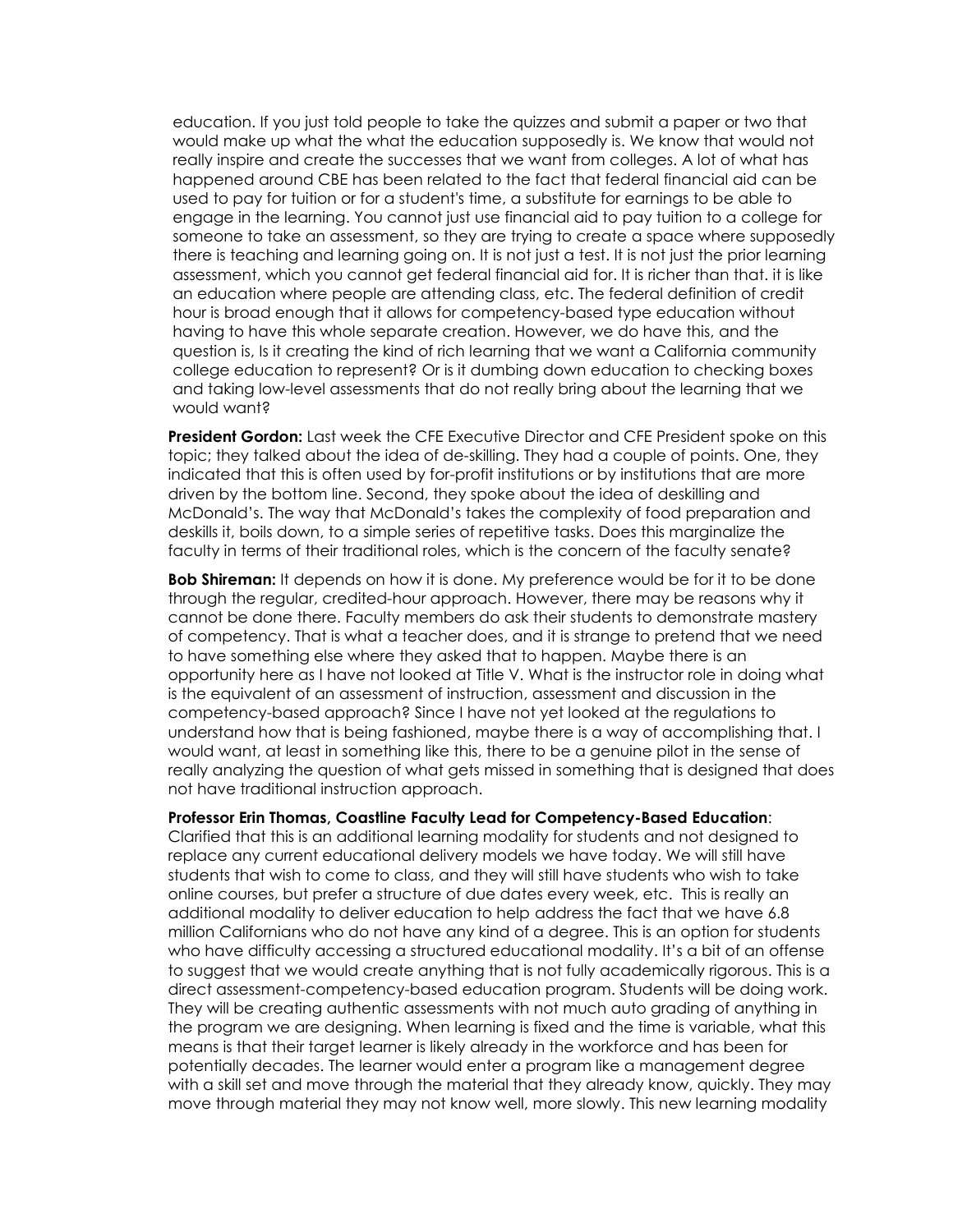does not have a broad application. It is relevant for an industry-identified credential or certification around which to build an educational program. This would never replace the whole slew of degrees.

This is for when we have a listing of competencies, which is what they have in the Polaris model by a company called OSI Polaris. A set of competencies, for example, presentation skills. Perhaps they have a learner who has risen to a line lead, shift lead kind of role in the organization, but they cannot earn that manager title because they do not have a degree. They would enter a program like this. They would probably move very quickly through some of the relationship-building competencies. They might even do well with presentation skills. The way that works is they would come into a learning module. They would do some work. They would perform a summative assessment just an authentic assessment like give a speech. Then, they would be evaluated and to the degree that they are identified as competent, they could move forward in the program. If they are not fully competent, they would be moved back through learning content that helps them build up that competency and then they would be reassessed.

**President Gordon:** Would some of the workload on this be done by non-certificated personnel at Coastline College?

**Erin Thomas, Coastline Faculty Lead for CBE:** No, that is illegal. We do see potential faculty teams, such as a faculty member designing and creating curriculum, another faculty member interacting with the students and assisting and giving that feedback on that authentic assessment. Another faculty member may do the grading, but we do not know. A single faculty member could perform multiple roles. We just see different roles. Because Coastline has been doing online education for so long, we have an approach where we design the entire course online before the course begins. This is very similar to the methodology that is utilized in a competency-based education program. They already do assessments. They have had many discussions where they are discussing the relationship between competencies and student learning objectives and learning outcomes. We have created student learning outcomes as a means of measuring learning. Competency measurements just take that one step further probably out to the far end where they are demonstrating the knowledge. It is a logical path.

**Senator Kennedy:** How similar is this kind of module or class to a self-paced, on-your-own class, which gives graduate credits? Is this just a tie to certificate programs? Would faculty be able to adjust the module if it was something they taught on their own and they were the only person in charge? In other words, could a faculty member change the content, as long as they follow the curriculum or the COR?

**Erin Thomas:** You could have a certificate or a two-year degree. The not-for-profit colleges are offering full degrees and master's degrees in this modality. Yes, you can adjust the content. The question is are you adjusting the content because we are finding that something that is not covered thoroughly in the curriculum? We would absolutely want to address the curriculum there. I do foresee a need to have some kind of a database, some kind of a way to track iterations of curriculum and to track iterations of assessments and things like that. This is why it is just a four-year grant. It takes some time to get all the details figured out.

**Senator Kennedy:** The question about the content was if the class needs adjustment or updating, do you have to go through a process to do that? Can a faculty member just do that as an instructor or do they have to go back to a group, etc.?

**Erin Thomas:** We have not worked through those details yet. We are trying to get the version 1.0 out. If there are impacts to the way the student is assessed, then it would be logical to evaluate the impact of the curriculum change on the assessment.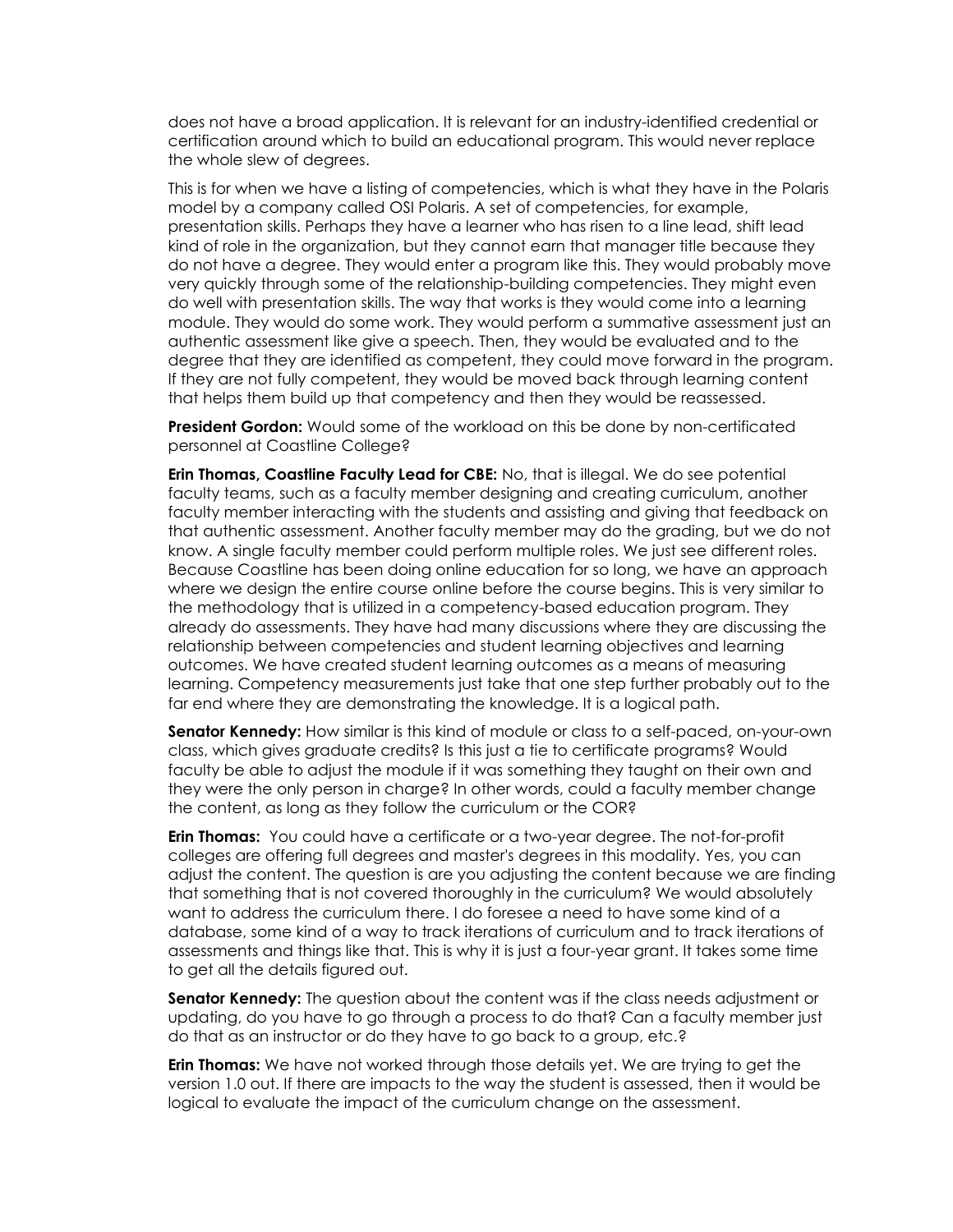**Vice President Drew:** Coastline within our District operates differently than OCC in many ways. Coastline, we understand, has submitted information in working through a pilot program to define how credit hours will be calculated. There are concerns around the issues of transferability and academic freedom. How much latitude does the professor have? Do you have to stick with that straight outline that is yet to be developed? The red flags went up. There are a lot of changes happening in the District, so when something like this happens in one college, it is invariably going to have an impact on the other two colleges. As Coastline puts the program together, please keep in mind that this does not just affect them but the sister colleges, with Orange Coast College being a flagship college.

**Erin Thomas:** There is no intention of having this modality delivered at one of the sister colleges unless that is something one of them is interested in. We are collectively figuring out credit-hour crosswalks with the other eight colleges in the collaboratives. Coastline is currently ahead of most of them just because of the way Coastline works. This should not change anything at any other college. This is just at Coastline, and it is just an additional modality. It is not replacing anything. As far as transferability that has been a huge topic. It is currently going to be a local degree, not a transfer degree, because she does not think that the four-year university partners are ready for this. Coastline listened to employers. Employers are telling them the competencies they seek. This is built around what employers are asking for: presentation skills, written communication, and financial acumen and that is what this management degree will be built around. We are currently mapping those competencies back to courses. For example, written communication, based on how it is defined by Polaris, maps very nicely to Freshman Composition. The State Chancellor is saying that the four-year university partners must accept our courses as lower division coursework. We all know that it can be a lot more prescriptive than that, but for now we are focusing on what we can control and that is their lower division coursework.

**CFE Union President Rob Schneiderman:** He is not going to take a position on the value of competency-based education. That is really up to others and part of the Senate's purview. What Management would like in this situation is a little different than what Erin Thomas mentioned. Management said that there would not be flexibility on teaching a course differently; it would be a master course, so these competencies are based on master courses which we still need to negotiate as to who owns the intellectual property. There needs to be negotiation on the working conditions. CFE was given a draft MOU, a proposal by the District which stated that the assessments, the quizzes, would be automated. Now the purview of the Senate at Coastline might be saying "no, we do not want" that and that is why Erin said that they do not currently have that, but that is what Management put in the MOU.

#### **B. Live Online – Dean John Taylor and Library and Learning Support Barbara Cooper:**

**Dean Taylor:** [Emeritus] Professor Cooper put together a short presentation on the changes that are happening because the emergency remote condition for teaching according to the Curriculum Committee has been released, and the college is no longer in an emergency session starting in June.

**Barbara Cooper:** We have developed a new set of distance education classes. We talked about the replacement for the ERT, and we are also upgrading the STLO which has been the traditional online class for instructors who want to teach asynchronously. The first class that will replace the ERT will be called "Changing Courses: Basics of Teaching Online." This course will teach the basic characteristics of a synchronous live online course and provide insight into creating inclusive and equitable student experience. It is going to give the instructor the ability to develop skills and virtual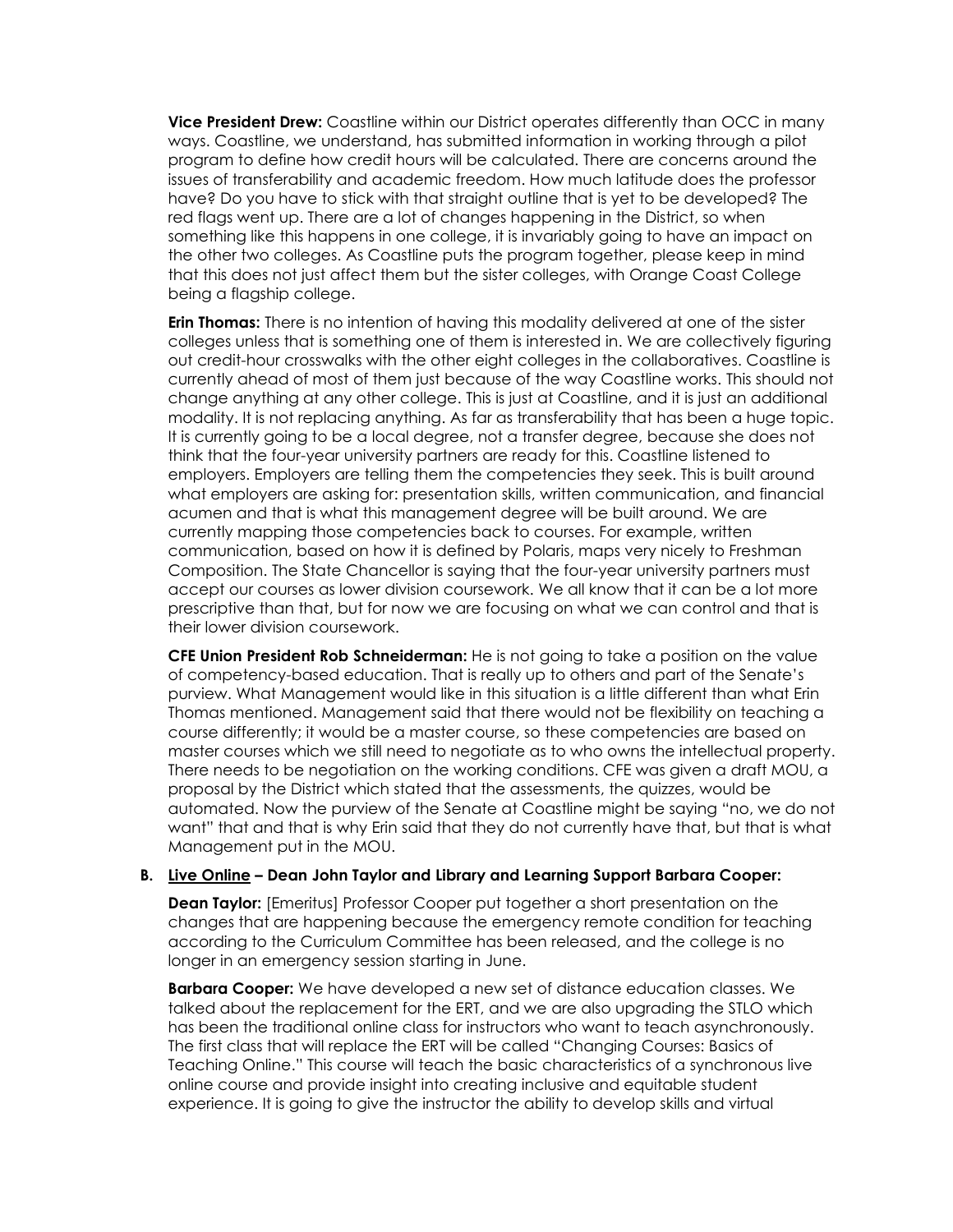communication, content presentation, understanding of reducing the barriers to student success, and creating accessible materials using the defined positive characteristics of an effective online teacher. This course is complete and ready to go. It has met all the standards.

The second course, the replacement for the STLO course, will be called the Pedagogy of Teaching Online (PTO). This is simply replacing the existing STLO course that we have required for teachers who want to teach any portion of their class asynchronously. This course will be offered asynchronously with a meeting with the instructor or the moderator of the course at the end of the course. The goal of this course is to create accessible online content and an engaging experience by using current principles, tools, and resources available with online design. One of the reasons for the upgrade is because technology has changed a lot since the last time the course was written. We wanted to make sure that we give it a new name, so that everybody understands the starting date and the ending date. This course will be ready to start this summer for teachers who would like to teach in the fall for an asynchronous component.

We have some SLOs explaining the benefits and challenges of teaching fully online because we understand how important that is. Anything put online has to be accessible. We want to make sure that everybody can use all the tools in Canvas. We want to increase the interaction. There is a different measure of attendance in an online course than there is in a synchronous course which is based on work done, not just being present. We want to work on assignments and assessments that are designed to be authentic and promote integrity. There are always a lot of issues about the safety of some of the assessments that are given online. Those are the two basic courses that are being reworked to meet the needs of the campus starting this summer.

**Senator Means:** For someone who is currently teaching asynchronously, to continue to do so in the fall, do they need to take this?

**Barbara Cooper**: No. The teachers who have already completed this course will not have to take the new course. We would be happy to have them in the course because there is a lot of new technology not taught in the previous course such as Design Works, Penato replacing Nomia, and upgraded accessibility tools.

**Senator Kennedy:** Is there a way that the Online Committee or OCC can deal with some faculty who seemed to be tentative about online instruction, either through their own negative experience or not understanding the breadth of it?

**Barbara Cooper:** There are always ways that we can help. We have open workshops once a month. We have technical workshops on a regular basis. We have support tickets. Somebody could put in a support ticket, and we can work with them on their particular issue. Maybe somebody in their discipline would make a good mentor. That would be one of the things to look at because there are significant differences in their divisions and different needs for their students.

**Barbara Cooper:** We would like to offer an advanced course now with taking online learning to the next level. This course is to be taught and it has to be based on the California Virtual Campus Course Design Rubric. It is what they use for the CVC course exchange. This course would require a prerequisite of the STLO. We have decided that in order for instructors to be really ready to take this class that we recommend that they have taken the STLO in Canvas. We have now had Canvas for eleven years. If somebody trained in other previous platforms, then it would be more difficult for them to complete this course effectively and they should take the STLO course first. Both of those are twenty-hour courses asynchronously. This course is to meet the standard. This person would develop a completely online course. Then, it would be viewed by a new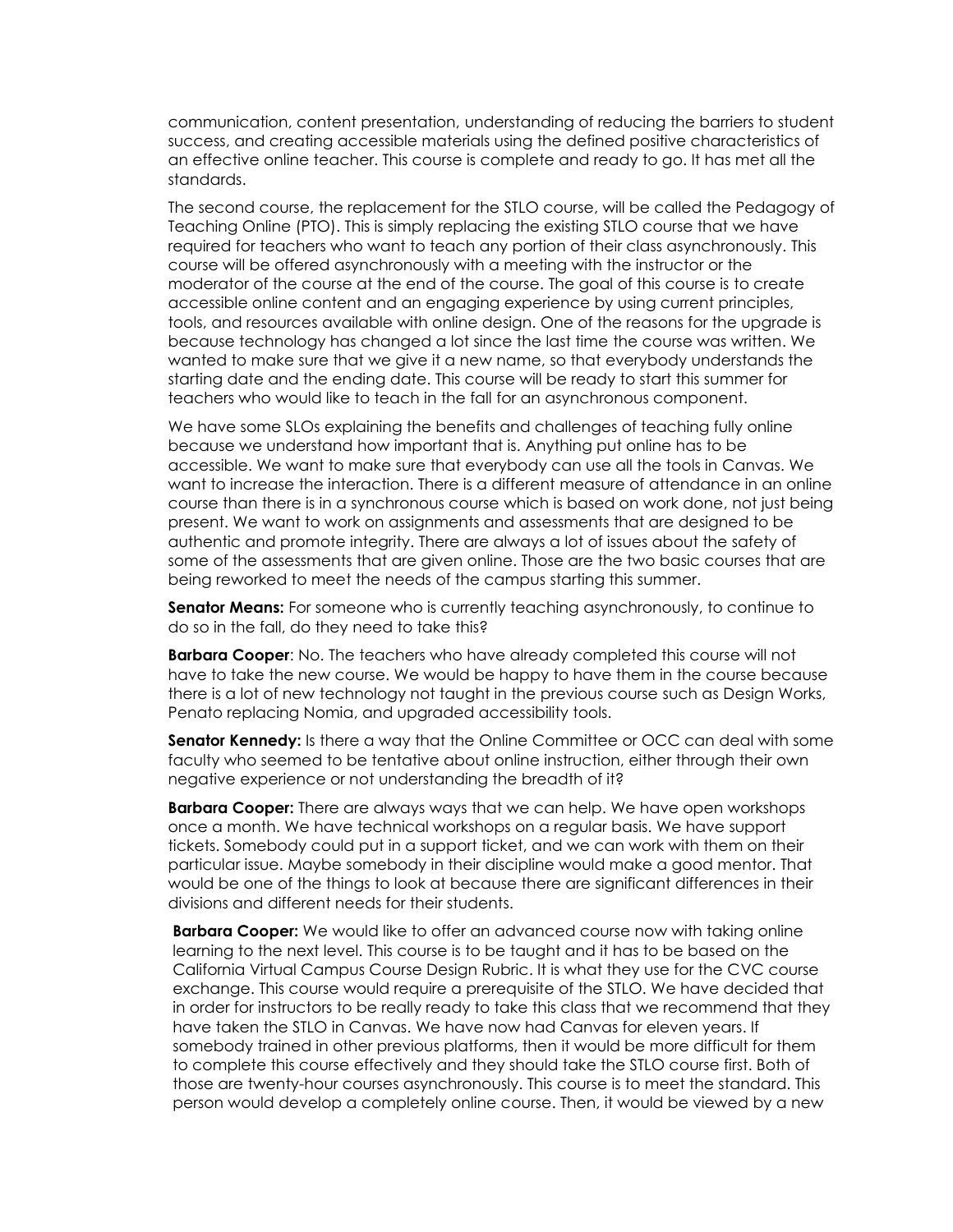committee we hope to create, called POKER, the committee that reviews courses before they are sent to the CVC for evaluation to be added to the exchange, so this would be a brand-new course.

**Dean Taylor:** This meets the current needs with the changing of the emergency remote going away. It prepares faculty to be placed in the proper place in the future to participate more fully in the course exchange, as that becomes more common a lot more students will be seeking courses through the exchange.

**Barbara Cooper:** Those two classes will begin June 1 and the other two classes, the existing ones, would be sunsetted.

**Senator Kennedy:** What is the process via the Curriculum Committee for the classes for the CVC to be reviewed by a new committee before going to the CVC?

**Dean Taylor:** That is the CVC process. It is not a local process. Before you get quality assured status in the CVC system, they have what they call "peer online course review" where other experienced online teachers look at your course and say, "this meets the CVC standards of quality." It is not in content. It is a navigation and accessibility.

**Curriculum Chair Charles Otwell:** There is a POKER process that does it. The Curriculum Committee does not do it.

**Barbara Cooper:** I have already taken the POKER training. Based on that training, which is the basis of this course development, as well.

## **4. New Business**

**A. Fall Flex Day: Faculty Ideas – Vice President Drew:** Stated that for the next upcoming Flex Day, they would like to have a Flex Day presentation. This item will be on next week's agenda. He asked the senators to brainstorm and share ideas of what kind of workshops they would like to have.

### **5. Adjournment of the Regular Meeting**

**President Gordon** adjourned the meeting at 12:27 p.m.

## **6. Approval of the Minutes:** April 26, 2022

**MINUTES:** First draft written by Beatriz Rodriguez, Administrative Assistant to the Senates. Revision of first draft and Senate-approved drafts written by Senate Secretary, Marilyn Kennedy, who also distributes the final Senate-approved version to the Chancellor, Board of Trustees members and secretary, union presidents, GWC and Coastline Academic Senate presidents, OCC College President and faculty as per OCC Senate bylaws.